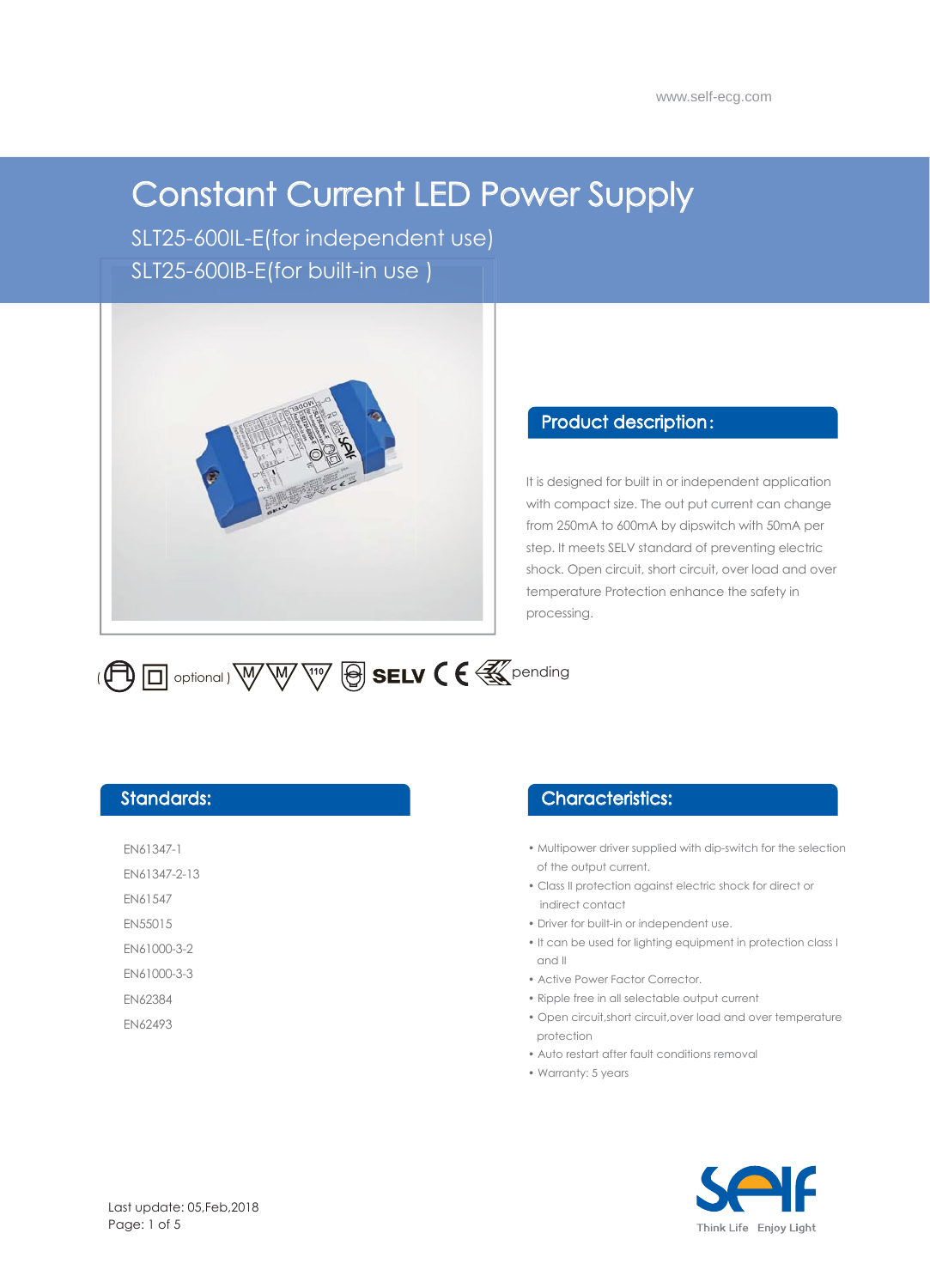# Specifications:

| Model               |                                                                             | SLT25-600IB-E(for build-in use) SLT25-600IL-E(for independent use)           |
|---------------------|-----------------------------------------------------------------------------|------------------------------------------------------------------------------|
| Output              | turn on time(S) <sup>O</sup>                                                | $\leq 0.5$                                                                   |
|                     | output current(mA) <sup>O</sup>                                             | 250/300/350/400/450/500/550/600                                              |
|                     | output current tolerance <sup>9</sup>                                       | $+/-7%$                                                                      |
|                     | ripple current(%) $\Theta$                                                  | 3                                                                            |
|                     | working voltage range(V)                                                    | $27 - 42$                                                                    |
|                     | output power range(W)                                                       | $6.75 - 25.2$                                                                |
|                     | Max. output voltage(V)                                                      | 50                                                                           |
|                     | output safety rating                                                        | SELV                                                                         |
|                     | dimming interface                                                           | no                                                                           |
|                     | dimming range                                                               | n/a                                                                          |
| Input               | rated supply voltage(Vac)                                                   | 220-240                                                                      |
|                     | voltage range(Vac)                                                          | 198-264                                                                      |
|                     | line frequency(Hz)                                                          | 50/60                                                                        |
|                     | input current(mA)                                                           | 150                                                                          |
|                     | input power(W) <sup>O</sup>                                                 | 29                                                                           |
|                     | efficiency <sup>O</sup>                                                     | 87%                                                                          |
|                     | power factor <sup>0</sup>                                                   | 0.95                                                                         |
|                     | THD <sup>O</sup>                                                            | 13%                                                                          |
|                     | inrush current(lpk) <sup>0</sup>                                            | 8.5A/10uS                                                                    |
|                     | input over voltage protection                                               |                                                                              |
| Protection          | short circuit protection                                                    | yes                                                                          |
|                     | over temperature protection                                                 | yes                                                                          |
|                     | automatic restart                                                           | yes                                                                          |
|                     | over load protection                                                        | yes                                                                          |
|                     | surge capacity                                                              | $L-N:1KV$                                                                    |
| Ambient<br>and Life | Ta(C)                                                                       | $-20+50$                                                                     |
|                     | Tc max. $(C)$                                                               | 80                                                                           |
|                     | nominal life-time(hrs)                                                      | 50000h@Tc                                                                    |
|                     | guarantee(years)                                                            | 5                                                                            |
|                     | Storage Temperature(C)                                                      | $-3080$                                                                      |
|                     | ambient humidity range                                                      | 5%85%RH, Not condensing                                                      |
| Other               | weight(g)                                                                   | 80                                                                           |
|                     | dimensions (LxWxH)(mm)                                                      | 66.7x41x22/85.3x41x22                                                        |
|                     | casing material                                                             | Plastic                                                                      |
|                     | housing colour                                                              | Grey+Blue                                                                    |
|                     | connecting method                                                           | <b>Terminal block</b>                                                        |
|                     | type of protection                                                          | <b>IP20</b>                                                                  |
|                     | protection class                                                            | <b>Built-in/Class II</b>                                                     |
| Note                | 1. At 230Vac, 50Hz, full load.<br>3. At 230Vac, 50Hz, LED load, below 200Hz | 2. Tolerance:includes set up tolerance, line regulation and load regulation. |

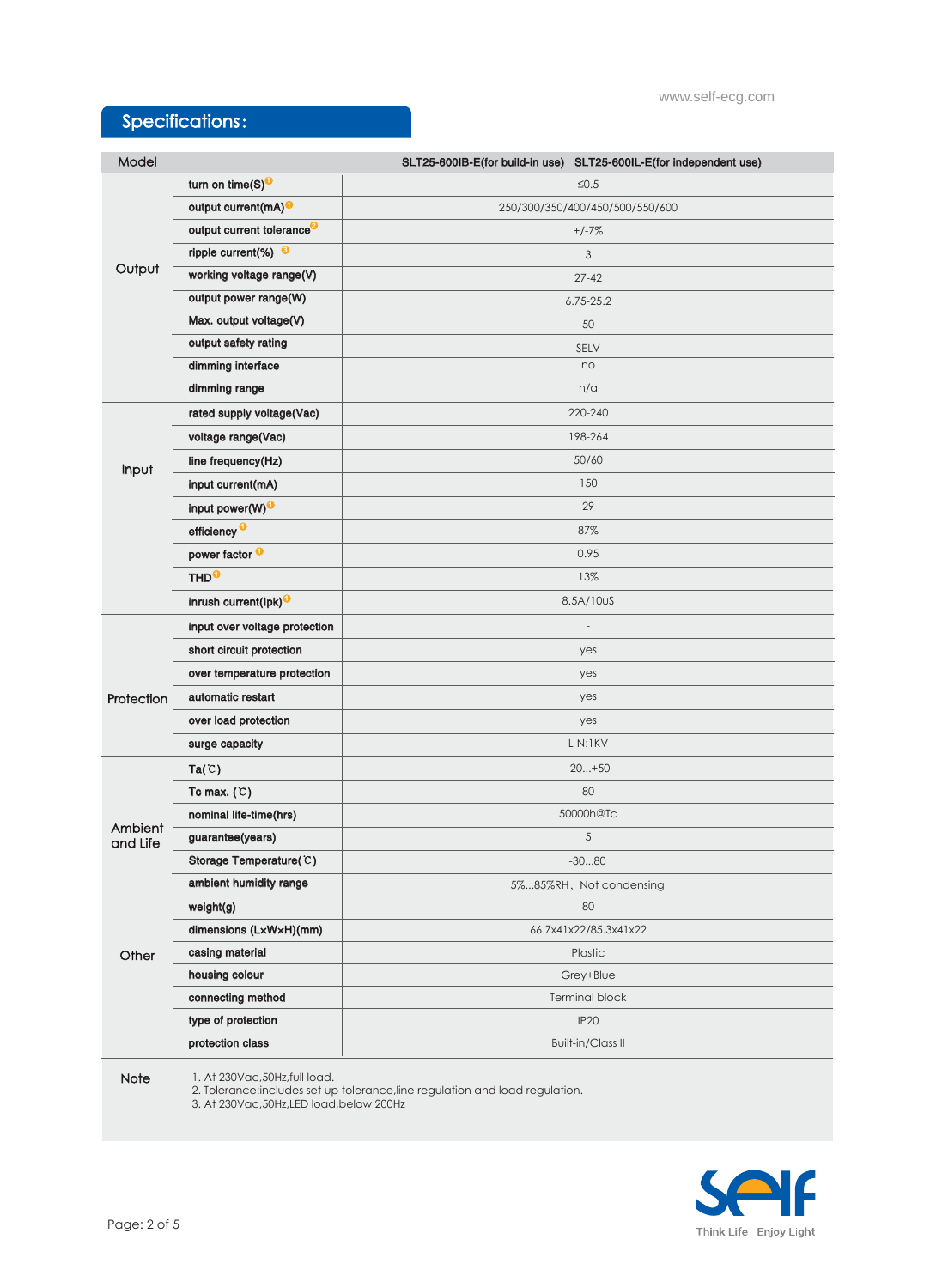



# Application:





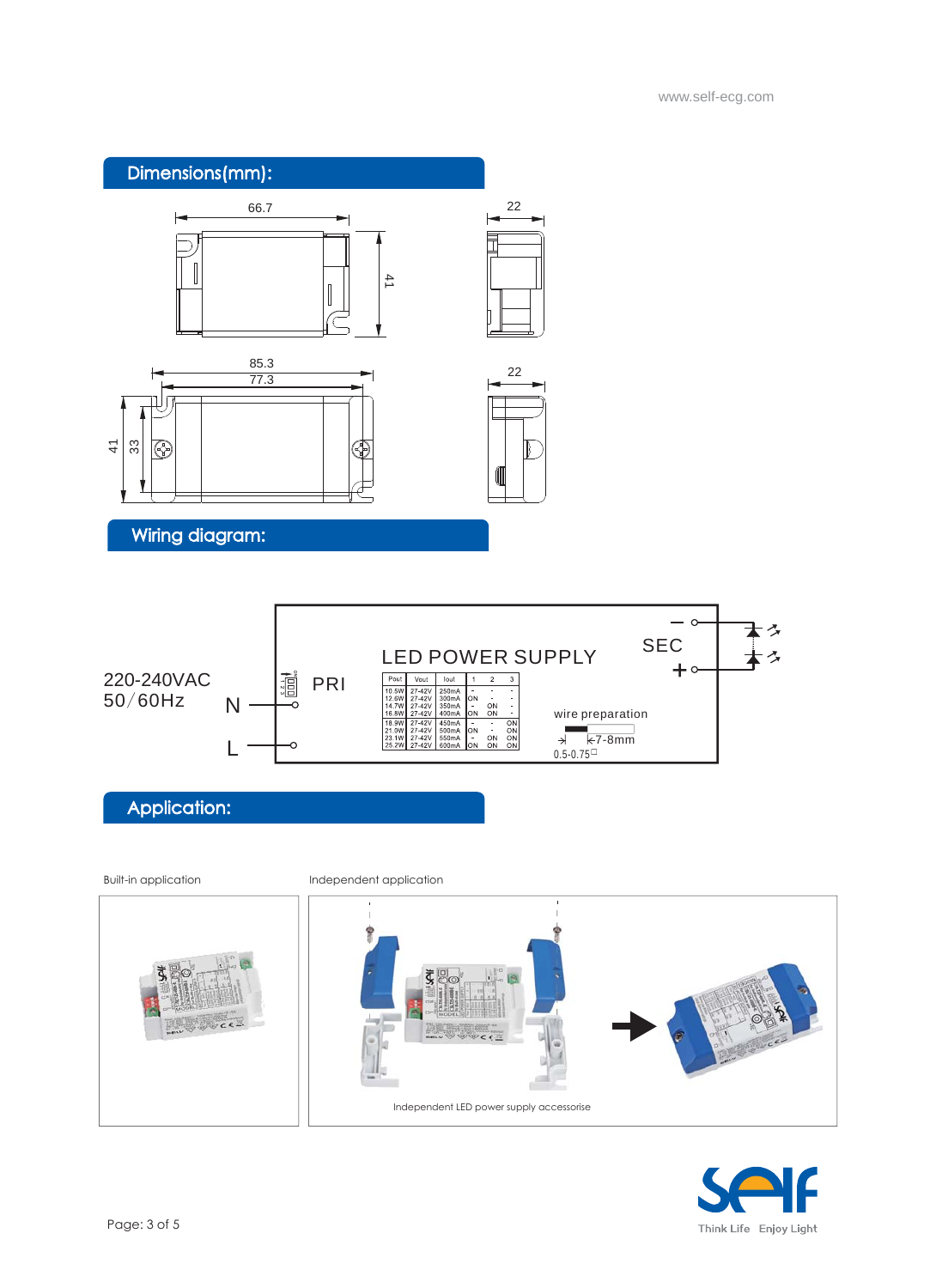## Electrical curves:





note

For constant current power supply,"LOAD" means the percentage of the maximum rated output voltage. For constant voltage power supply,"LOAD" means the percentage of the maximum rated output current.